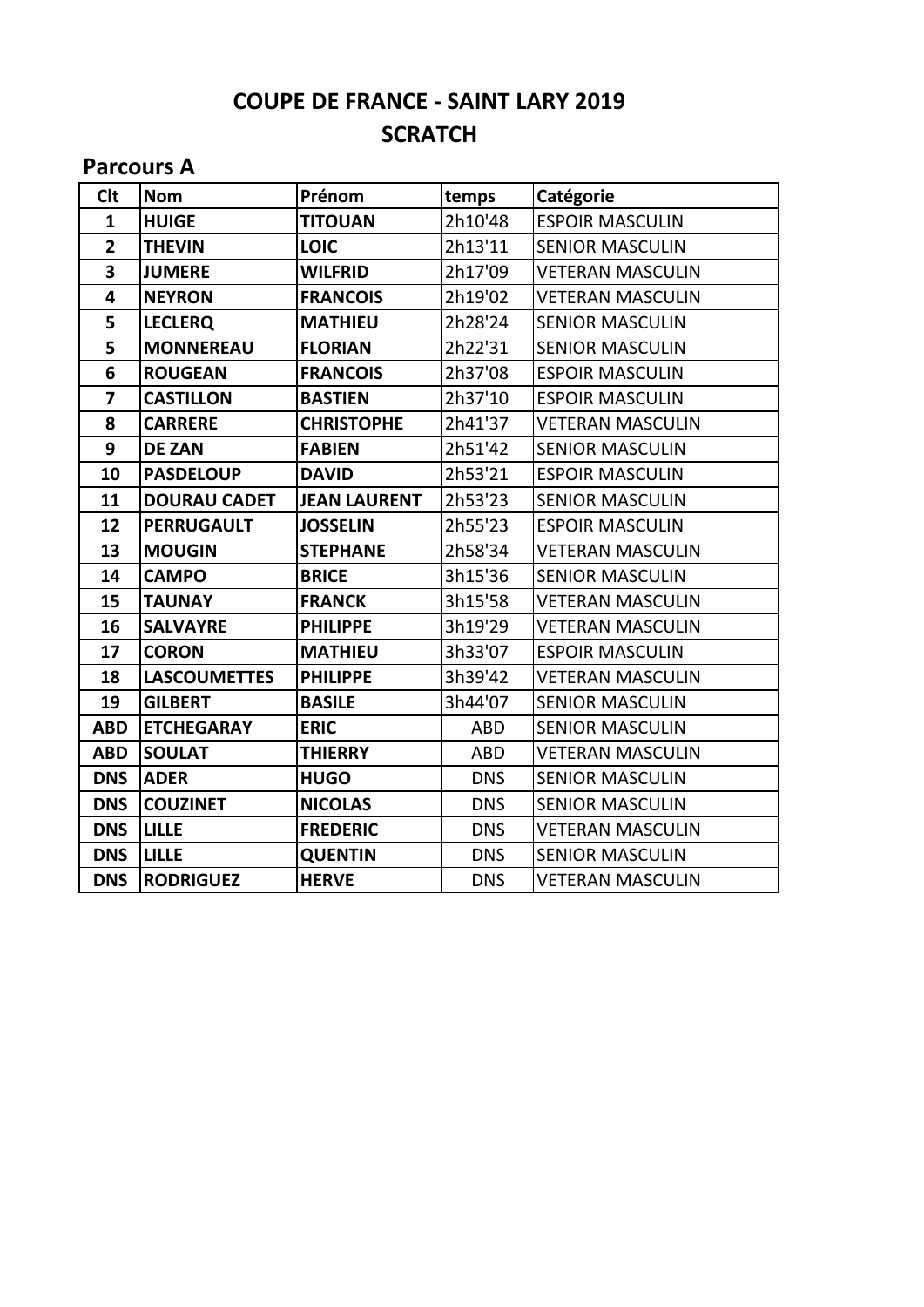## **Parcours B**

| <b>Clt</b> | <b>Nom</b>             | Prénom               | temps      | Catégorie               |
|------------|------------------------|----------------------|------------|-------------------------|
|            | 1 AGERON               | <b>GABIN</b>         | 1h26'18    | <b>JUNIOR MASCULIN</b>  |
|            | <b>2 LEROY</b>         | <b>ALESSIO</b>       | 1h29'47    | <b>JUNIOR MASCULIN</b>  |
|            | <b>3 DUMAS</b>         | <b>LOUIS</b>         | 1h32'44    | <b>JUNIOR MASCULIN</b>  |
|            | 4 MOURET               | <b>LUCAS</b>         | 1h35'58    | <b>JUNIOR MASCULIN</b>  |
|            | 5 GARCIA               | <b>REMI</b>          | 1h40'45    | <b>JUNIOR MASCULIN</b>  |
|            | 6 VIGNES               | <b>PAUL</b>          | 1h46'57    | <b>JUNIOR MASCULIN</b>  |
|            | 7 PEREIRA              | <b>GABRIEL</b>       | 1h51'06    | <b>JUNIOR MASCULIN</b>  |
|            | 8 FOURMIGUE            | <b>CHLOE</b>         | 1h55'17    | <b>ESPOIRE FEMININE</b> |
|            | 9ITHURRA               | <b>JEAN FRANCOIS</b> | 2h11'28    | <b>VETERAN MASCULIN</b> |
|            | 10 ESPINASSE           | <b>ARTHUR</b>        | 2h20'43    | <b>JUNIOR MASCULIN</b>  |
|            | <b>11 DOURAU CADET</b> | <b>MAURICE</b>       | 2h22'34    | <b>VETERAN MASCULIN</b> |
|            | 12 MORAND              | <b>PHILIPPE</b>      | 2h33'37    | <b>VETERAN MASCULIN</b> |
|            | 13 CAZAJOUS            | <b>ANDRE</b>         | 2h41'20    | VETERAN MASCULIN        |
|            | 14 LAPINE              | <b>DENIS</b>         | 2h46'06    | <b>VETERAN MASCULIN</b> |
| <b>ABD</b> | <b>COLL</b>            | <b>THEO</b>          | ABD        | <b>JUNIOR MASCULIN</b>  |
| <b>ABD</b> | <b>DEYMIER</b>         | <b>LOUIS</b>         | ABD        | <b>JUNIOR MASCULIN</b>  |
| <b>ABD</b> | <b>VITOUX</b>          | <b>RICHARD</b>       | ABD        | <b>VETERAN MASCULIN</b> |
| <b>ABD</b> | <b>ZUMAQUE</b>         | <b>THERESE</b>       | ABD        | <b>VETERAN FEMININE</b> |
| <b>DNS</b> | <b>LILLE</b>           | <b>MAXIME</b>        | <b>DNS</b> |                         |
| <b>DNS</b> | <b>RAISIN</b>          | <b>ALBAN</b>         | <b>DNS</b> |                         |